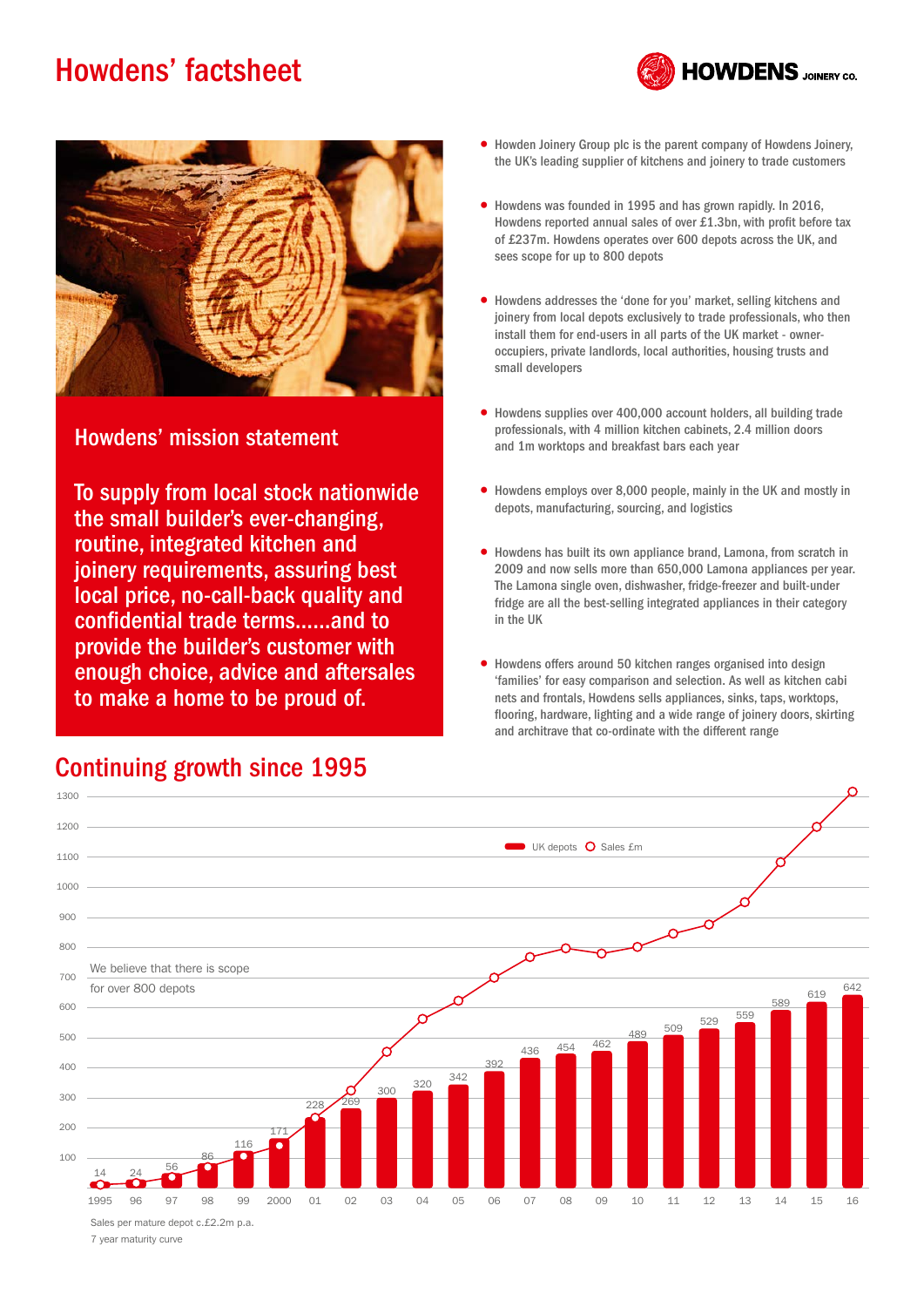## Financial highlights

| £m unless stated                                 | <b>FY14</b>       | <b>FY15</b>       | <b>FY16</b>       |
|--------------------------------------------------|-------------------|-------------------|-------------------|
| Continuing operations (before exceptional items) |                   |                   |                   |
| <b>Revenue - Group</b>                           | 1,090.8           | 1.220.2           | 1.307.3           |
| <b>Revenue - UK depots</b>                       | 1,075.5           | 1.203.8           | 1.281.7           |
| <b>Gross margin</b>                              | 63.7%             | 64.3%             | 64.2%             |
| <b>Operating profit</b>                          | 189.8             | 221.9             | 237.2             |
| <b>Profit before tax</b>                         | 188.8             | 219.6             | 237.0             |
| <b>Basic earnings per share</b>                  | 23.2 <sub>p</sub> | 27.3 <sub>p</sub> | 29.5 <sub>p</sub> |
| Dividend per share                               | 8.4 <sub>p</sub>  | 9.9 <sub>p</sub>  | 10.7 <sub>p</sub> |
| Net cash at year end                             | 217.7             | 226.1             | 226.6             |
| Number of depots (UK)                            | 589               | 619               | 642               |

## What makes Howdens different?

### 1. Focus on one customer

Howdens is focused solely on the small builder and everything the business does is geared towards making the builder's life easier. Howdens offers builders a relevant, well-designed, high-quality range of kitchens, together with appliances, joinery, flooring and hardware, via trade-only depots that are always in stock. The builder benefits from a confidential discount and good credit terms that allow him to manage his business and determine an appropriate margin for each job he undertakes.

### 2. Entrepreneurialism, accountability and control

Howdens' depot managers are responsible for their own profit and loss accounts, for hiring local staff, setting local pricing and doing their own local marketing. Managers and staff are highly incentivised to open local trade accounts and build profitable relationships with account holders. Howdens' control of sourcing, range design and specification, manufacturing, distribution and customer credit helps drive an efficient, low-cost business.





### 3. Low-cost operations

At depot level, Howdens has none of the costs associated with kitchen retailers, e.g. showrooms, delivery and installation services and national advertising. A typical Howdens depot occupies around 10,000 square feet. costs £300,000 to fit out and breaks even once it has achieved sales of £650,000. Howdens controls its own supply chain and is investing in the growth and resilience of these operations. The business has also invested in a robust, scalable systems infrastructure that helps ensure consistent product quality and availability at lowest cost.